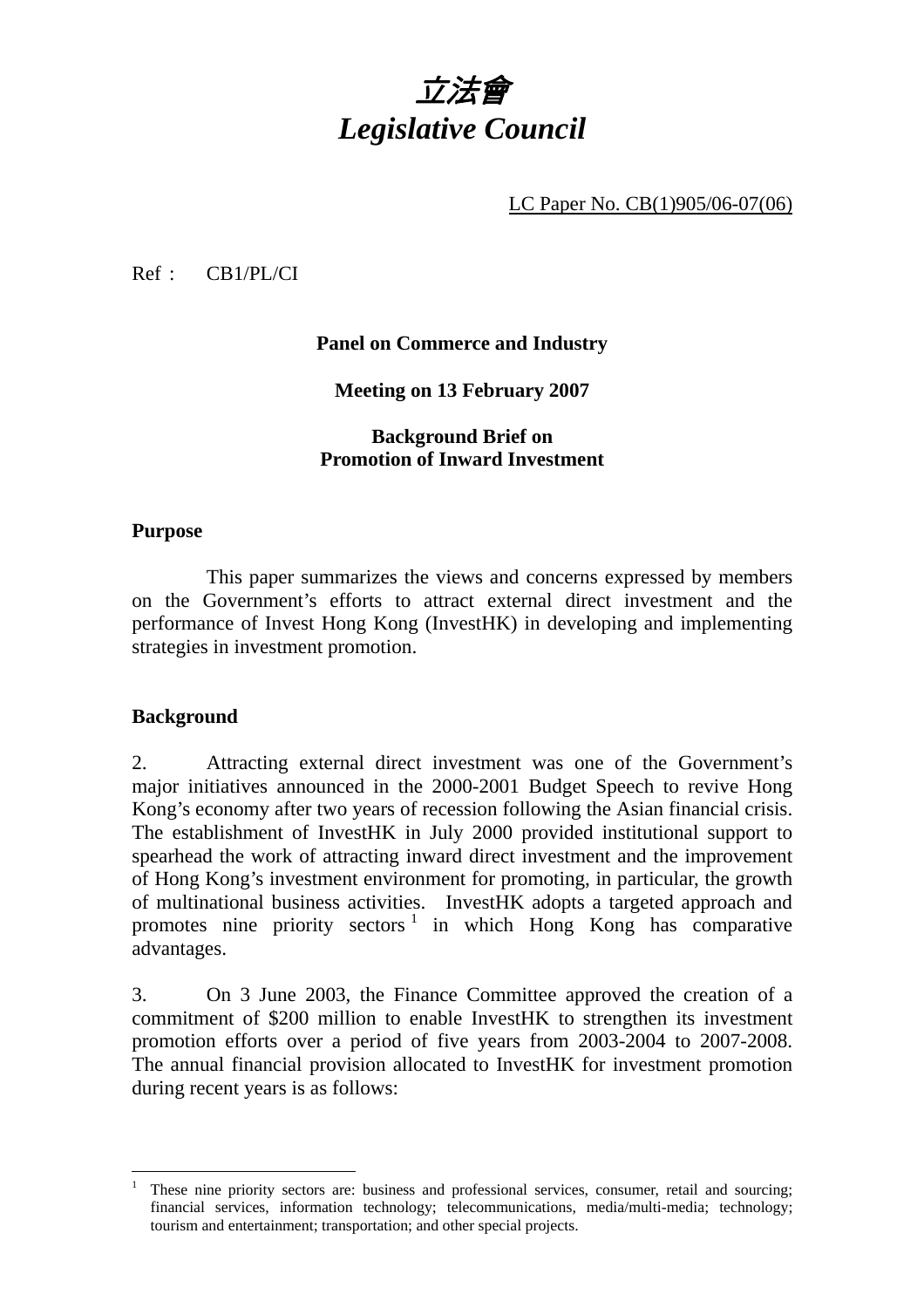| Year                      |        | 2002-2003   2003-2004   2004-2005   2005-2006   2006-2007 |         |         |         |
|---------------------------|--------|-----------------------------------------------------------|---------|---------|---------|
| Annual provision          |        |                                                           |         |         |         |
| $($ \$ '000) <sup>2</sup> | 73,709 | 97.410                                                    | 110.718 | 106,183 | 106,063 |

#### **Members' major views and concerns**

#### Discussion at Panel meetings

 $\overline{a}$ 

4. Issues related to the promotion of inward investment have received ongoing attention by the Panel at a number of meetings held during the period April 2003 to April 2006. While noting the range of promotional activities carried out by InvestHK and in collaboration with its strategic partners, members have raised a number of views and concerns, which are summarized below, on how inward investment promotion work can be further taken forward:

- (a) the Administration should formulate measures with a clear policy direction and long-term vision in promoting investment with reference to the successful experience of Hong Kong's competitors in attracting inward investment. Every possible step should also be taken to improve the local business environment to enhance Hong Kong's attractiveness to potential foreign investors as a preferred place in the region for doing business. Apart from merely building on and promoting Hong Kong's existing strengths to overseas investors, InvestHK should, as part of its mission, strive proactively to attract inward investments in new industries so as to achieve a more diversified base for Hong Kong's economy. It was also important for InvestHK to keep under review the relevance of the priority areas in which it should strengthen promotional efforts in the light of changes in the economy and the target markets;
- (b) given that considerable resources were allocated to InvestHK, members attached great importance to the cost-effectiveness of its work. To avoid duplication of resources in promoting inward investment, members considered that the staffing structure of InvestHK, in particular its teams in the Head Office and Investment Promotion Units under overseas Economic and Trade Offices (ETOs) should be subject to regular reviews. They also sought information from time to time on the tangible and intangible benefits brought to Hong Kong as a result of InvestHK's investment promotion work;

<sup>2</sup> The figures represent the approved total allocation for InvestHK for the respective year and include the amount earmarked for each year from the \$200 million commitment approved in June 2003 .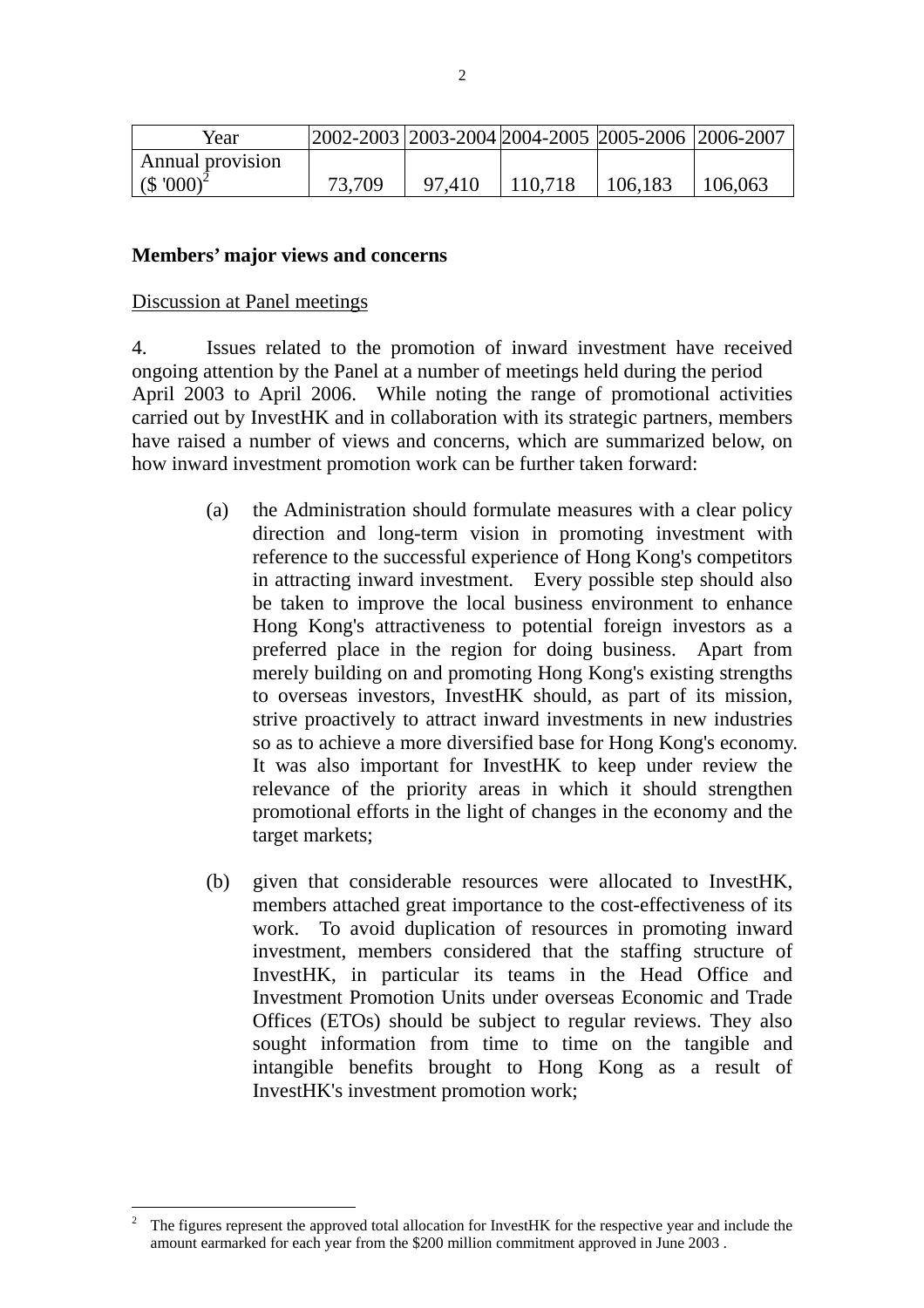- (c) to encourage investment in Hong Kong, the Administration should strive to provide a favourable business environment by considering incentives such as tax and land concessions. Publicity should also be strengthened on positive measures introduced to boost confidence in the economy, such as the implementation of Phase III of the Mainland and Hong Kong Closer Economic Partnership Arrangement (CEPA); abolition of estate duty; expansion of international arbitration services available in Hong Kong; arrangements with the Mainland authorities on mutual enforcement of judgments in civil matters, etc; and
- (d) the Administration should strengthen collaboration with the business sector, such as chambers of commerce and trade associations, to achieve greater synergy in inward investment promotion work.

## Questions raised at special meetings of the Finance Committee

5. Members were concerned about the Administration's policy for attracting Mainland enterprises to invest in Hong Kong and whether there were plans to strengthen InvestHK's work in the promotion of overseas investment in Hong Kong. As advised by the Administration, InvestHK would continue to promote the competitive edge of Hong Kong as a springboard for Mainland enterprises to expand overseas. More resources would be given to strengthen InvestHK's coverage in the Mainland market, which included the setting up of Investment Promotion Units in the Beijing Office. InvestHK would continue to work closely with overseas ETOs in conducting investment promotion activities.

## Council meetings

6. The importance of promoting inward investment was one of the key issues in Members' questions raised at Council meetings on Mainland enterprises investing and setting up business in Hong Kong and joint Hong Kong and Guangdong efforts to promote investment. In passing a motion on enhancing economic and trade cooperation between Hong Kong and the Pan-Pearl River Delta (PPRD) on 23 November 2005 and another one on cooperation between Hong Kong and the PPRD region on 15 November 2006, Members urged the Administration to, inter alia, continue its efforts to actively promote inward investment by Mainland enterprises.

## **Relevant papers**

7. A list of relevant papers is at **Appendix**.

Council Business Division 1 Legislative Council Secretariat 12 February 2007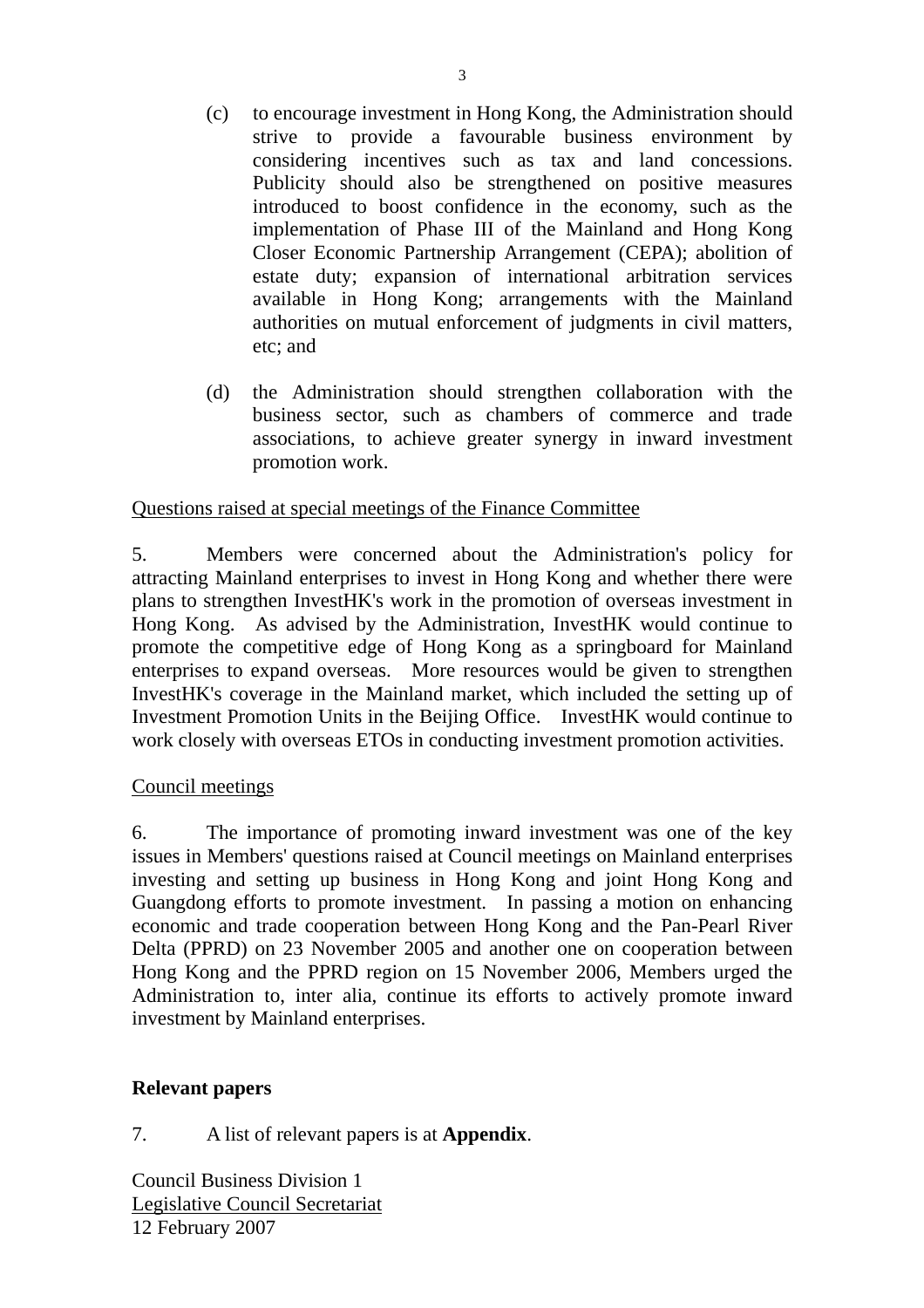# **List of relevant papers**

| <b>Committee</b>                  | <b>Paper</b>                                                                                                                                                                   | LC Paper No.                                                                |
|-----------------------------------|--------------------------------------------------------------------------------------------------------------------------------------------------------------------------------|-----------------------------------------------------------------------------|
| Panel on Commerce<br>and Industry | ✧<br>Administration's paper : "Briefing<br>on measures to enhance investment<br>promotion"                                                                                     | $CB(1)1410/02-03(03)$                                                       |
|                                   | ✧<br>Minutes of meeting held on 14 April<br>2003                                                                                                                               | CB(1)1823/02-03                                                             |
|                                   | ✧<br>Administration's paper : "Briefing<br>on the work of Invest Hong Kong"                                                                                                    | $CB(1)1191/03-04(03)$                                                       |
|                                   | Minutes of meeting held on 8 March<br>✧<br>2004                                                                                                                                | CB(1)1688/03-04                                                             |
|                                   | Administration's paper : "Promotion<br>✧<br>of Inward Investment"                                                                                                              | $CB(1)1496/04-05(05)$                                                       |
|                                   | Background Brief on "Work of<br>✧<br><b>Invest Hong Kong"</b>                                                                                                                  | CB(1)1498/04-05                                                             |
|                                   | Minutes of meeting held on 17 May<br>✧<br>2005                                                                                                                                 | CB(1)1794/04-05                                                             |
|                                   | Administration's paper: "Promotion<br>✧<br>of Inward Investment"                                                                                                               | $CB(1)1287/05-06(03)$                                                       |
|                                   | Minutes of meeting held on 18 April<br>✧<br>2006                                                                                                                               | $CB(1)1463/05-06$                                                           |
| <b>Finance Committee</b>          | Question raised by Hon Jeffrey<br>✧<br>LAM<br>Serial<br>(Reply<br>no.<br>CITB(CI)002                                                                                           | http://www.legco.gov.<br>$hk/yr05-06/english/fc/f$<br>$c/w$ q/citb-ci-e.pdf |
|                                   | ✧<br>Question<br>raised<br>by<br><b>SIN</b><br>Hon<br>Chung-kai<br>(Reply<br>serial<br>no.<br>CITB(CI)044                                                                      | http://www.legco.gov.<br>$hk/yr05-06/english/fc/f$<br>$c/w$ q/citb-ci-e.pdf |
|                                   | Minutes of the special meeting held<br>✧<br>on 13 March 2006 (Report on the<br>Examination of the Estimates of<br>Expenditure 2006-07, Chapter III :<br>Commerce and Industry) | http://www.legco.gov.<br>$hk/yr05-06/english/fc/f$<br>c/minutes/sfc_rpt.pdf |